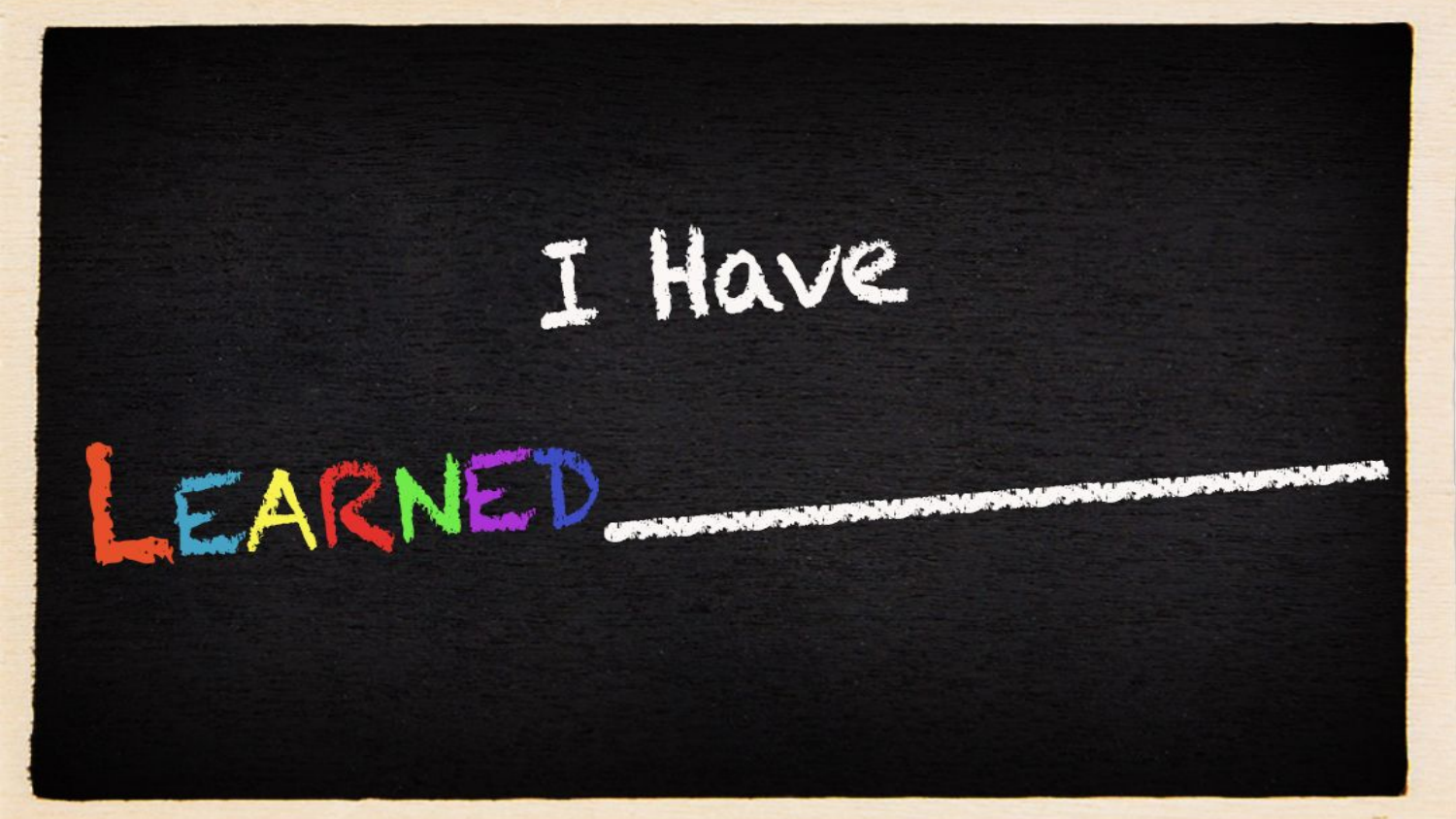#### **learn**

[ləːn] VERB

### 1.gain or acquire knowledge of or skill in (something) by study, experience, or being taught.

2."they'd started learning French" · [more]

*3.synonyms:*

4.acquire a knowledge of  $\cdot$  gain an understanding of  $\cdot$  acquire skill in  $\cdot$  [more]

#### 5.commit to memory.

6."I'd learned too many grim poems in school"

*7.synonyms:*

8. [memorize](https://www.bing.com/search?q=define+memorize&FORM=DCTRQY) · learn by heart · learn by rote · commit to memory · [more] 9.become aware of (something) by information or from observation.

10."I learned that they had eaten already"  $\cdot$  [more]

*11.synonyms:*

12. [discover](https://www.bing.com/search?q=define+discover&FORM=DCTRQY) · [find out](https://www.bing.com/search?q=define+find+out&FORM=DCTRQY) · become aware · be made aware · be informed · [more]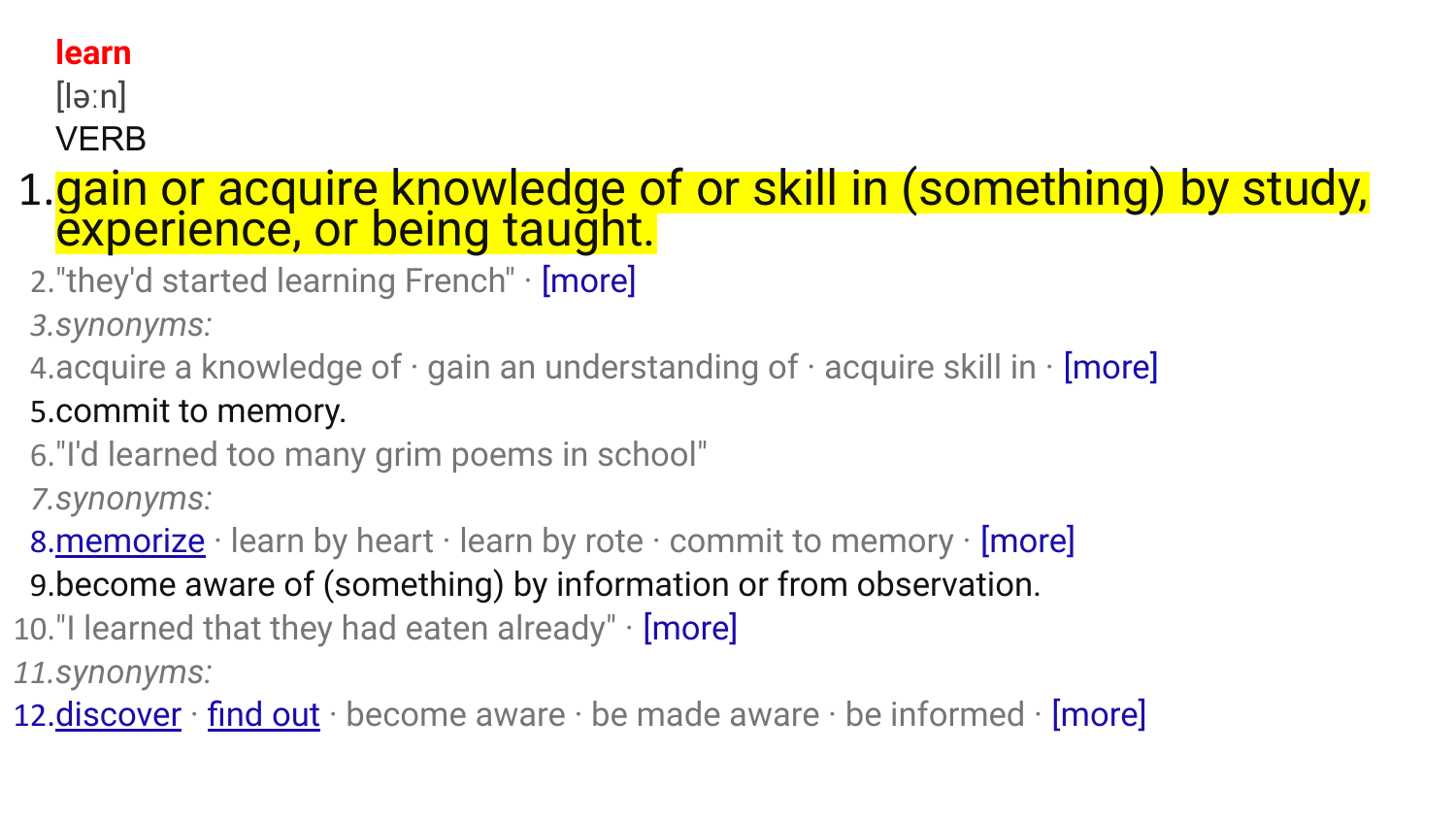- **• Phil 4;9** Practice what you have learned and received and heard and seen in me, *and* model your way of living on it, and the God of peace (of <sup>[[e](https://www.biblegateway.com/passage/?search=Philippians+4&version=AMPC#fen-AMPC-29450e)]</sup>untroubled, undisturbed well-being) will be with you.
- **• <sup>10</sup>**I was made very happy in the Lord that now you have revived your interest in my welfare after so long a time; you were indeed thinking of me, but you had no opportunity to show it.
- •<sup>11</sup> Not that I am implying that I was in any personal want, for I have learned how to be <sup>[[f\]](https://www.biblegateway.com/passage/?search=Philippians+4&version=AMPC#fen-AMPC-29452f)</sup> content (satisfied to the point where I am not disturbed or disquieted) in whatever state I am.
- **• <sup>12</sup>**I know how to be abased *and* live humbly in straitened circumstances, and I know also how to enjoy plenty *and* live in abundance. I have learned in any and all circumstances the secret of facing every situation, whether well-fed or going hungry, having a sufficiency *and* enough to spare or going without *and* being in want.
- **• <sup>13</sup>**I have strength for all things in Christ Who empowers me [I am ready for anything and equal to anything through Him Who <sup>[\[g\]](https://www.biblegateway.com/passage/?search=Philippians+4&version=AMPC#fen-AMPC-29454g)</sup>infuses inner strengt[h](https://www.biblegateway.com/passage/?search=Philippians+4&version=AMPC#fen-AMPC-29454h) into me; I am [h]self-sufficient in Christ's sufficiency].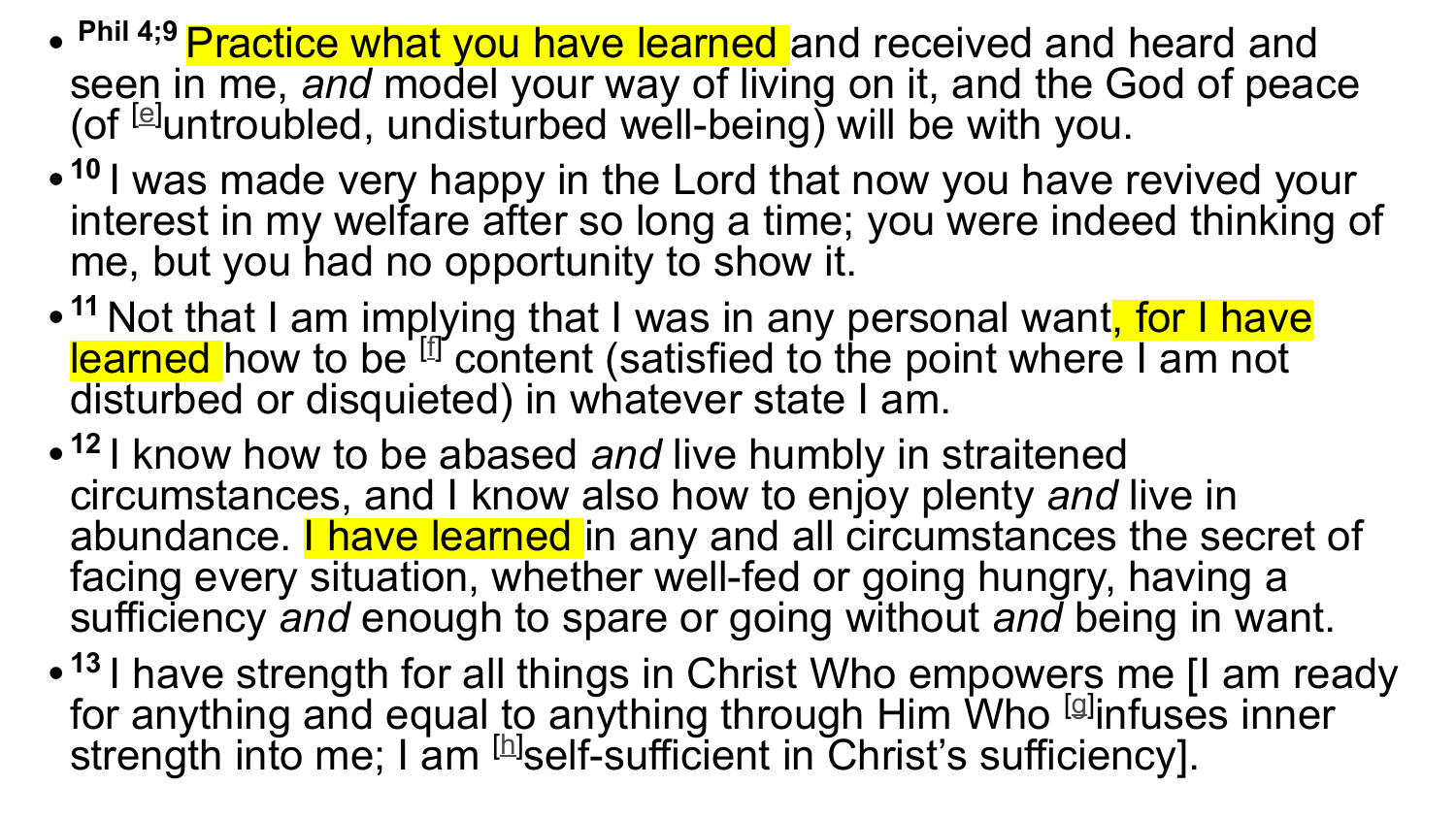- **• Matt 11;28** Come to Me, all you who labor and are heavy-laden *and* overburdened, and I will cause you to rest. [I will <sup>[\[o\]](https://www.biblegateway.com/passage/?search=Matthew+11&version=AMPC#fen-AMPC-23488o)</su[p](https://www.biblegateway.com/passage/?search=Matthew+11&version=AMPC#fen-AMPC-23488p)>ease and relieve and <sup>[p]</sup>refresh <sup>[\[q\]](https://www.biblegateway.com/passage/?search=Matthew+11&version=AMPC#fen-AMPC-23488q)</sup>your souls.]
- $\bullet$  <sup>29</sup> Take My yoke upon you <mark>and learn of Me</mark>, for I am gentle (meek) and humble (lowly) in heart, and you will find rest (<sup>[[r\]](https://www.biblegateway.com/passage/?search=Matthew+11&version=AMPC#fen-AMPC-23489r)</sup>relief and ease and refreshment and <sup>[\[s\]](https://www.biblegateway.com/passage/?search=Matthew+11&version=AMPC#fen-AMPC-23489s)</sup>recreation and blessed quiet) for your souls.
- **• <sup>30</sup>**For My yoke is wholesome (useful, [\[t\]](https://www.biblegateway.com/passage/?search=Matthew+11&version=AMPC#fen-AMPC-23490t)good—not harsh, hard, sharp, or pressing, but comfortable, gracious, and pleasant), and My burden is light *and* easy to be borne.
- **• Message 28-30** "Are you tired? Worn out? Burned out on religion? Come to me. Get away with me and you'll recover your life. I'll show you how to take a real rest. Walk with me and work with me—watch how I do it. Learn the unforced rhythms of grace. I won't lay anything heavy or ill-fitting on you. Keep company with me and you'll learn to live freely and lightly.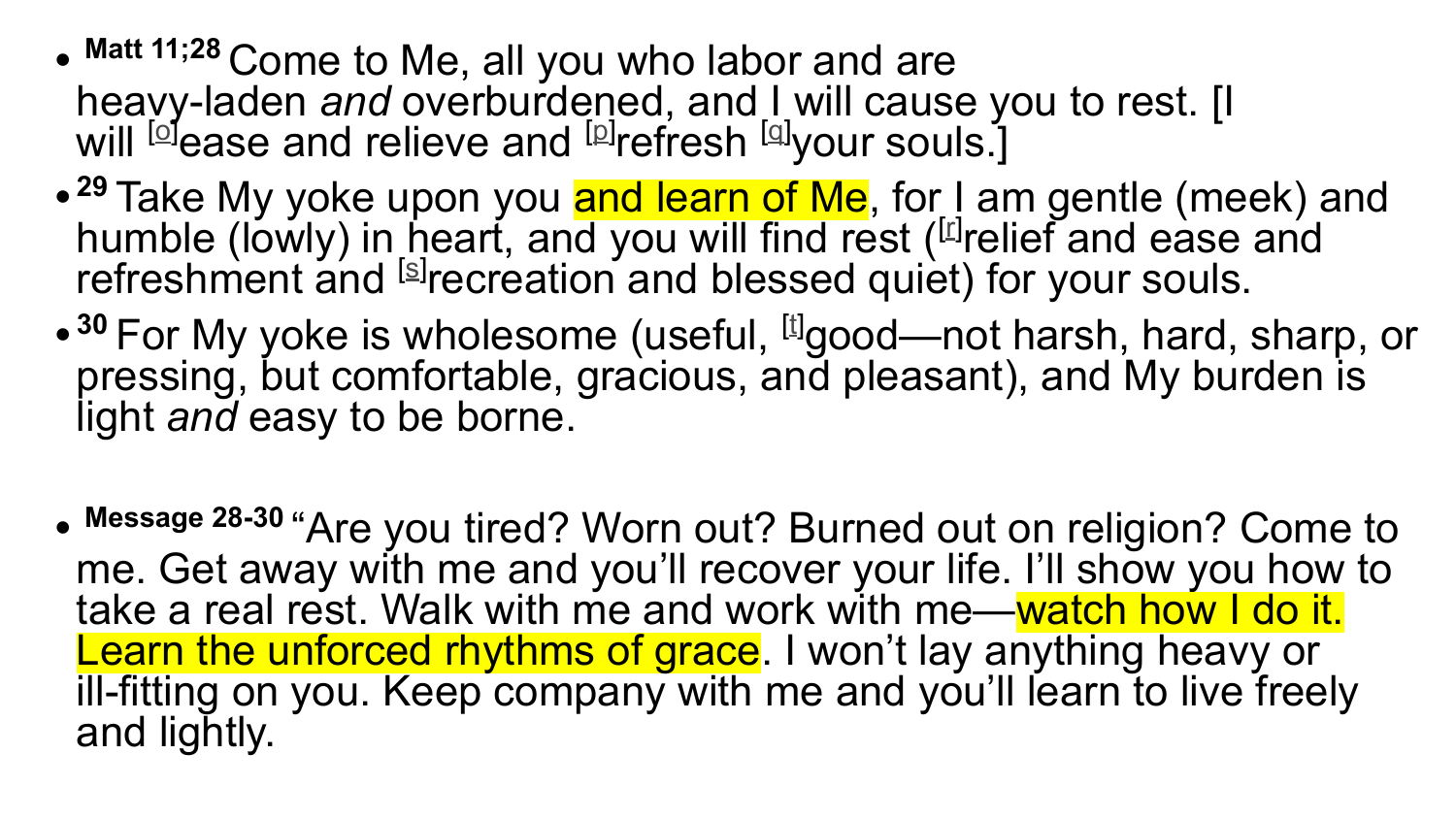Guard You Heart Source of our attitudes and actions • Prov 4;**<sup>23</sup>**Keep your heart with all diligence, For out of it *spring* the issues of life



•AMP **<sup>23</sup>**Keep *and* guard your heart with all vigilance

- *and* above all that you guard, for out of it flow the springs of life.
- NEB Guard your heart more than any other treasure for it is the source of life
- NLT <sup>23</sup> Guard your heart above all else, for it determines the course of your life.
- TLB **<sup>2</sup>***Above all else, guard your affections.* For they influence everything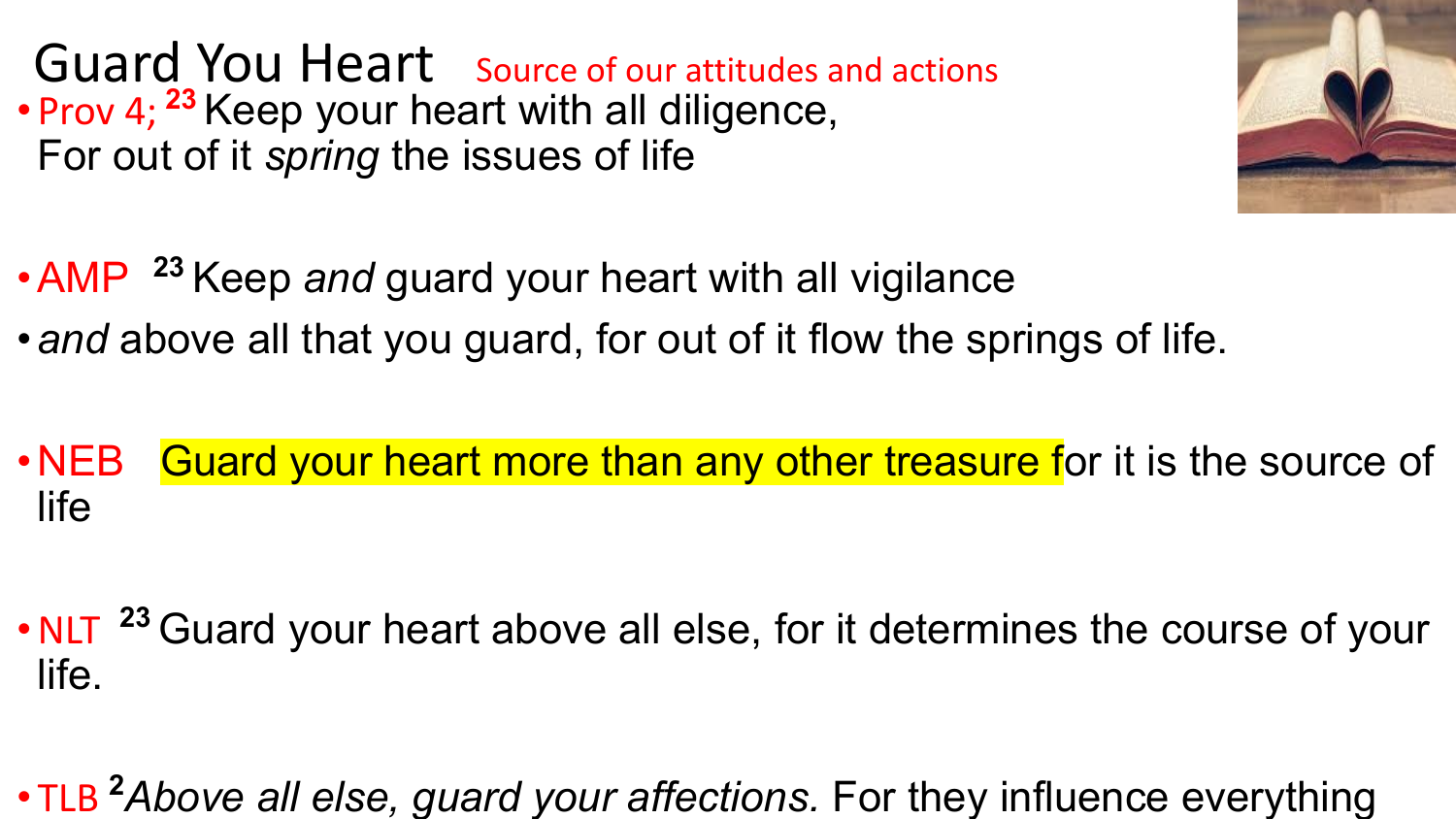- Phil 4.<sup>6</sup> Be anxious for nothing, but in everything by prayer and supplication, with thanksgiving, let your requests be made known to God; <sup>7</sup> and the peace of God, which surpasses all understanding, will guard your hearts and minds through Christ Jesus.
- •<sup>7</sup> And God's pea[c](https://www.biblegateway.com/passage/?search=Philippians+4&version=AMPC#fen-AMPC-29448c)e [shall be yours, that <sup>[c]</sup>tranquil state of a soul assured of its salvation through Christ, and so fearing nothing from God and being content with its earthly lot of whatever sort that is, that peace] which transcends all understanding shall [[d\]](https://www.biblegateway.com/passage/?search=Philippians+4&version=AMPC#fen-AMPC-29448d)garrison *and* mount guard over your hearts and minds in Christ Jesus.
- •<sup>8</sup> For the rest, brethren, whatever is true, whatever is worthy of reverence *and* is honorable *and* seemly, whatever is just, whatever is pure, whatever is lovely *and* lovable, whatever is kind *and* winsome *and* gracious, if there is any virtué *and* excellence, if there is anything worthy of praise, think on *and* weigh *and* take account of these things [fix your minds on them].
- <sup>9</sup> Practice what you have learned and received and heard and seen in me, *and* model your way of living on it, and the God of peace (of [[e](https://www.biblegateway.com/passage/?search=Philippians+4&version=AMPC#fen-AMPC-29450e)]untroubled, undisturbed well-being) will be with you.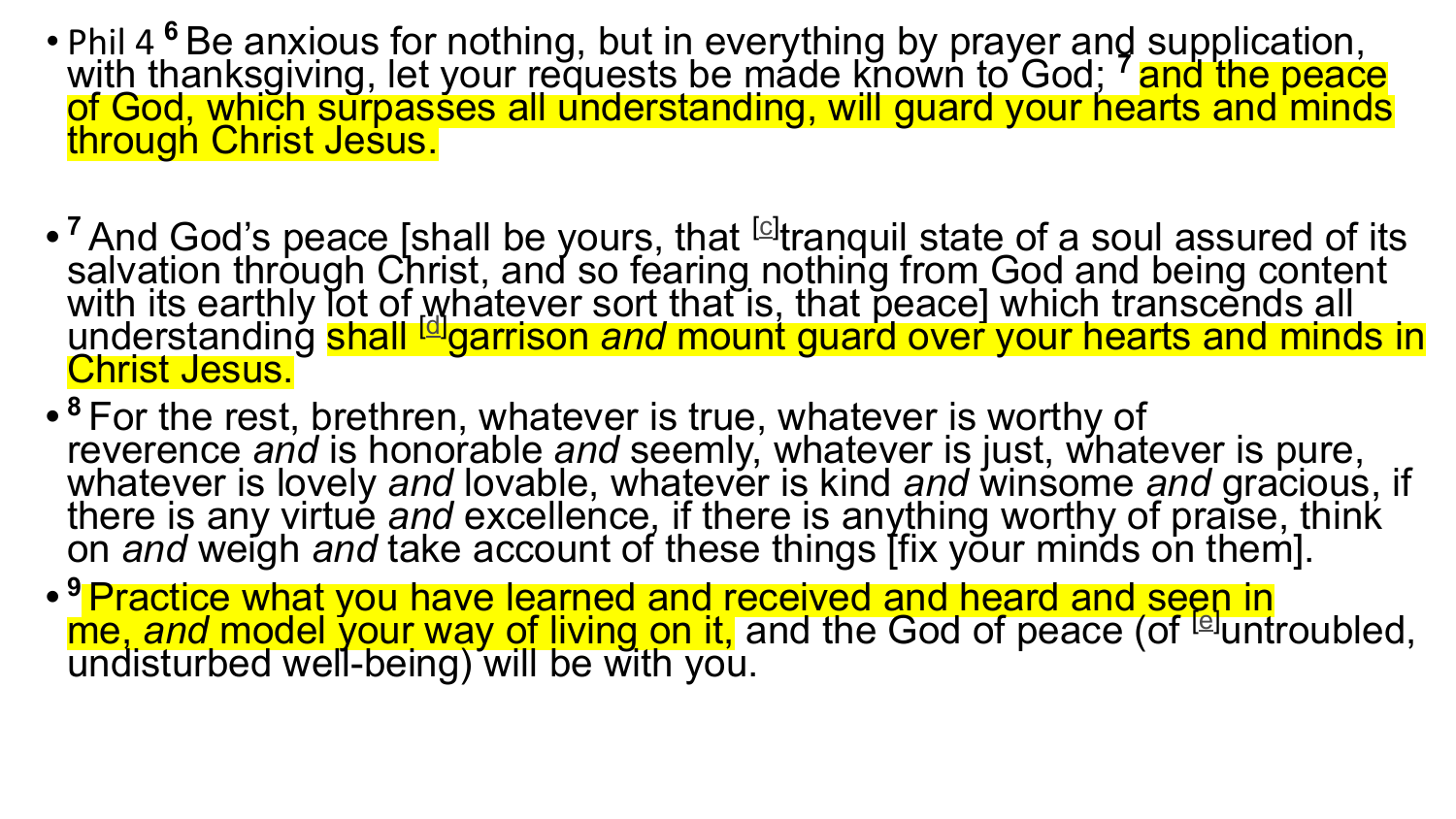- **Nehemiah 7** Then it was, when the wall was built and I had hung the doors, when the gatekeepers, the singers, and the Levites had been appointed, **<sup>2</sup>**that I gave the charge of Jerusalem to my brother Hanani, and Hananiah the leader of the [[a](https://www.biblegateway.com/passage/?search=Nehemiah+7&version=NKJV#fen-NKJV-12423a)]citadel, for he *was* a faithful man and feared God more than many.
- **• <sup>3</sup>**And I said to them, "Do not let the gates of Jerusalem be opened until the sun is hot; and while they stand *guard,* let them shut and bar the doors; and appoint guards from among the inhabitants of Jerusalem, one at his watch station and another in front of his own house."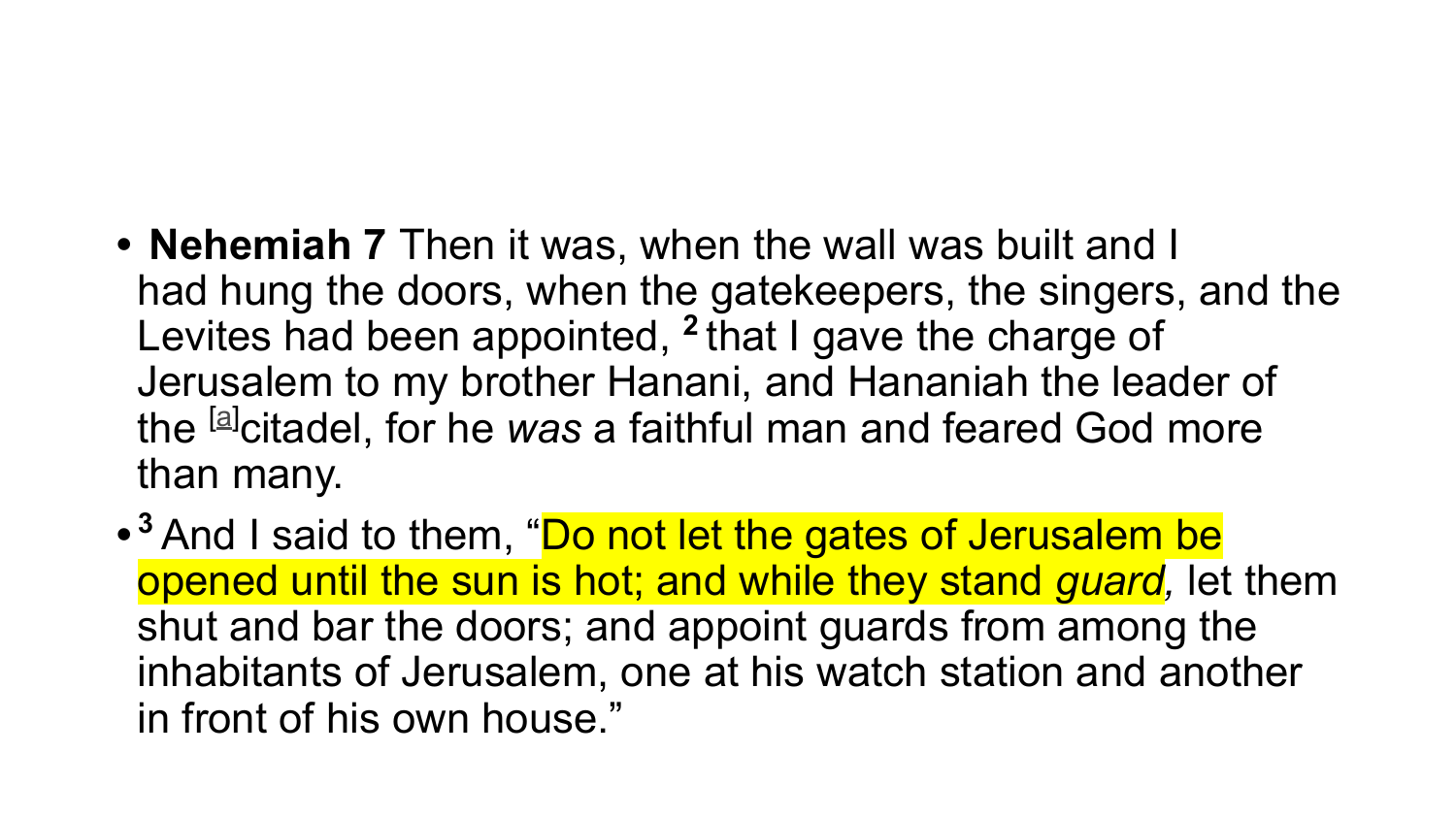# 2 It is the source of all you share and speak

- Matthew 12b
- For out of the abundance of the heart the mouth speaks. **<sup>35</sup>**A good man out of the [g](https://www.biblegateway.com/passage/?search=Matthew+12&version=NKJV#fen-NKJV-23525g)ood treasure [g]of his heart brings forth good things, and an evil man out of the evil treasure brings forth evil things.
- •AMP
- For out of the fullness (the overflow, the  $[Pl_3]$ superabundance) of the heart the mouth speaks.
- •<sup>35</sup> The good man from his inner good treasure <sup>[[q](https://www.biblegateway.com/passage/?search=Matthew+12&version=AMPC#fen-AMPC-23525q)]</sup>flings forth good things, and the evil man out of his inner evil **storehouse** [[I] flings forth evil things.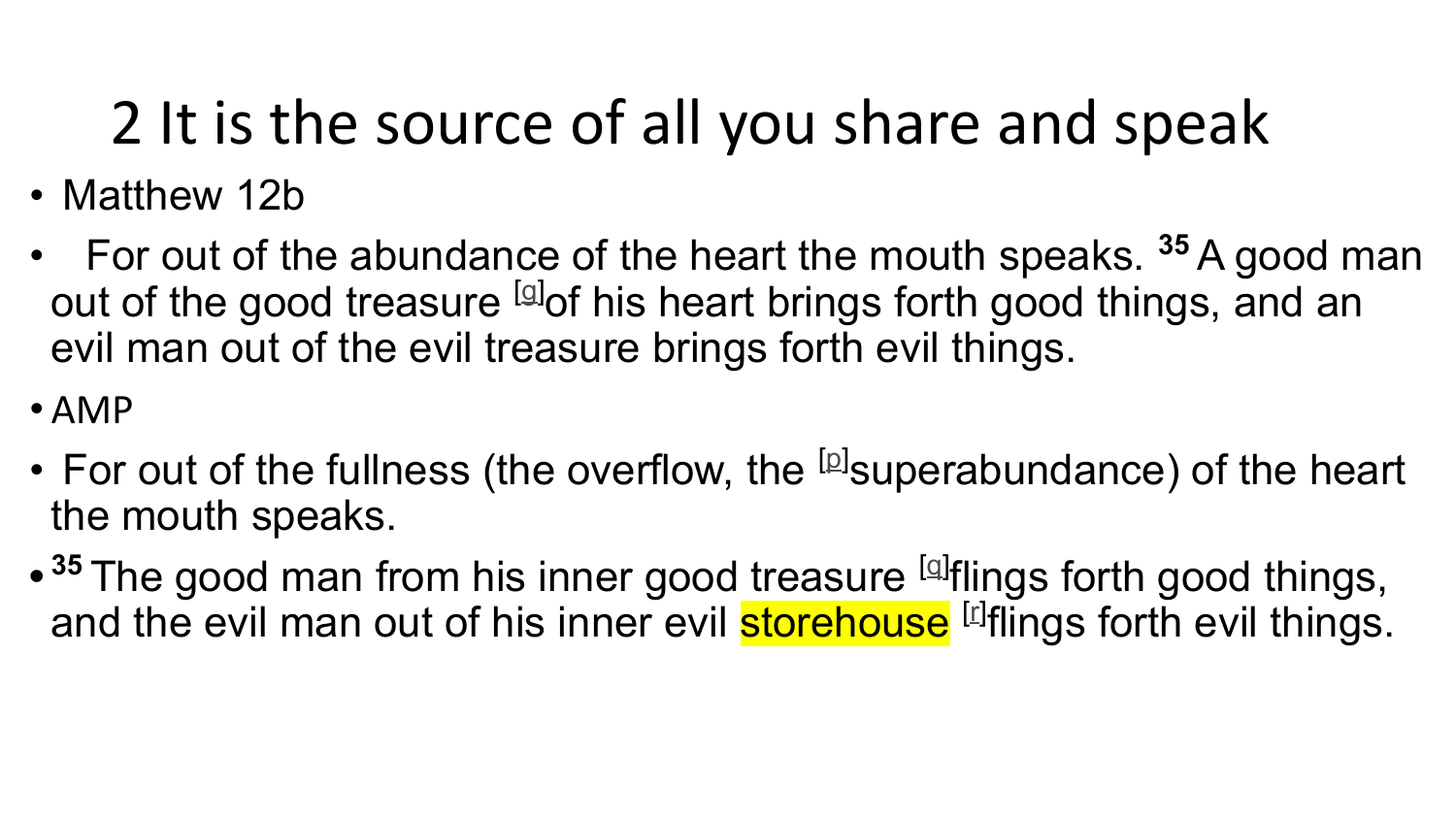



- **• 1 Kings 9;19** And all the store cities which Solomon had and cities for his chariots and cities for his horsemen, and whatever Solomon desired to build <sup>[\[a\]](https://www.biblegateway.com/passage/?search=1+KINGS+9&version=AMPC#fen-AMPC-9071a)</sup>for his pleasure in Jerusalem, in Lebanon, and in all the land of his dominion.
- 2 Chronicles 32.**<sup>27</sup>**And Hezekiah had very great wealth and honor, and he made for himself treasuries for silver, gold, precious stones, spices, shields, and all kinds of attractive vessels,
- **• <sup>28</sup>**Storehouses also for the increase of grain, vintage fruits, and oil, and stalls for all kinds of cattle, and sheepfolds.
- **• <sup>29</sup>**Moreover, he provided for himself cities and flocks and herds in abundance, for God had given him very great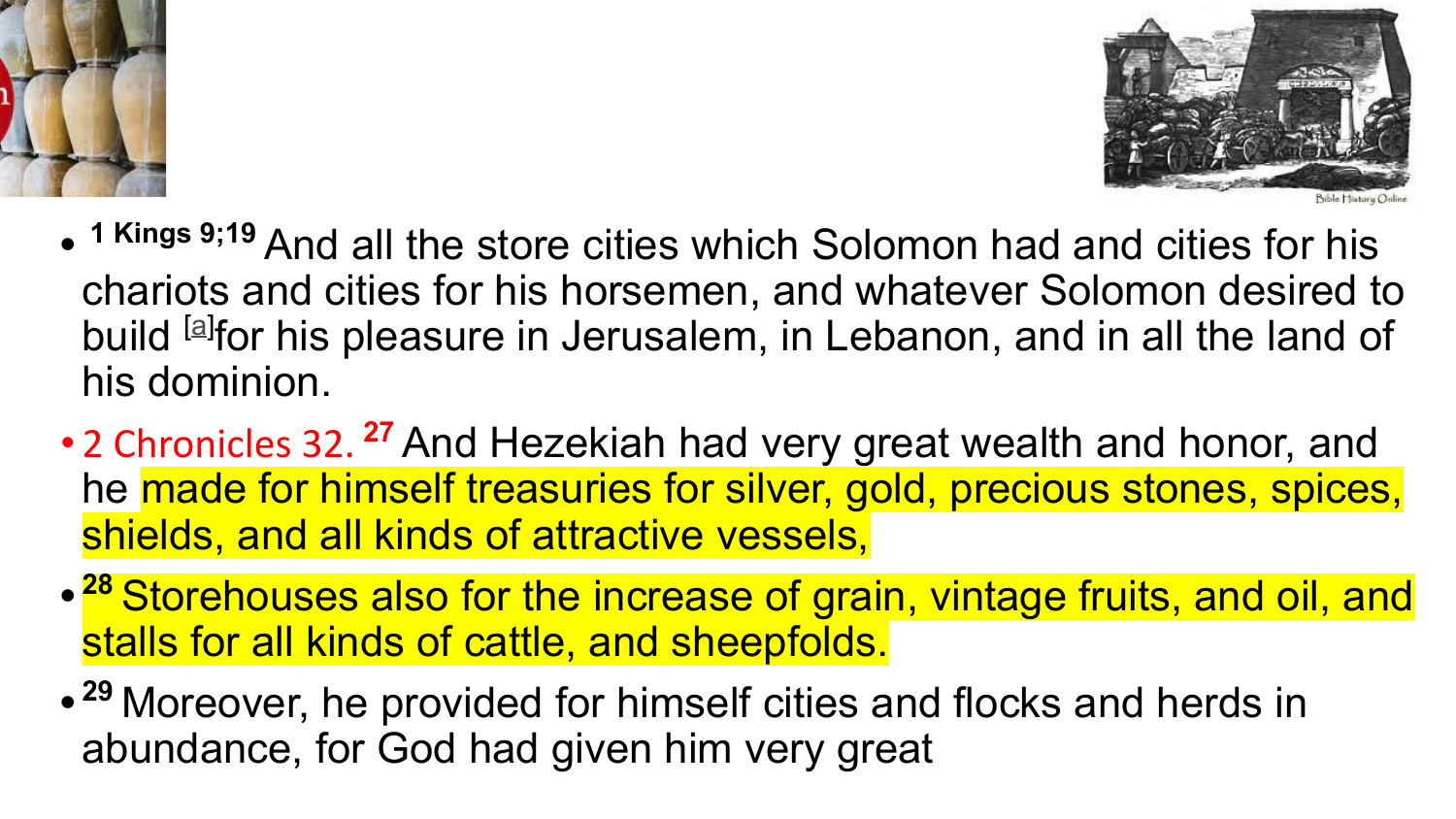- <sup>14</sup> And He called the people to [Him] again and said to them, Listen to Me, all of you, and understand [what I say].
- <sup>15</sup> There is not [even] one thing outside a man which by going into him can pollute *and* defile him; but the things which come out of a man are what defile him *and* make him unhallowed *and* unclean.
- **• 16** [[f\]](https://www.biblegateway.com/passage/?search=Mark+7&version=AMPC#fen-AMPC-24480f) *If any man has ears to hear, let him be listening [and let him* [[g\]](https://www.biblegateway.com/passage/?search=Mark+7&version=AMPC#fen-AMPC-24480g)*perceive and comprehend by hearing].*
- <sup>17</sup> And when He had left the crowd and had gone into the house, His disciples began asking Him about the parable.
- <sup>18</sup> And He said to them, Then are you also unintelligent *and* dull and without understanding? Do you not discern *and* see that whatever goes into a man from the outside cannot make him unhallowed *or* unclean,
- <sup>19</sup> Since it does not reach *and* enter his heart but [only his] digestive tract, and so passes on [into the place designed to receive waste]? Thus He was making *and* declaring all foods Enceptive ratitudity] clean [that is, <sup>[\[h](https://www.biblegateway.com/passage/?search=Mark+7&version=AMPC#fen-AMPC-24483h)]</sup>abolishing the ceremonial distinctions of the Levitical Law].
- <sup>20</sup> And He said, What comes out of a man is what makes a man unclean *and* renders [him] unhallowed.
- **• <sup>21</sup>**For from within, [that is] out of the hearts of men, come base *and* wicked thoughts, sexual immorality, stealing, murder, adultery,
- **• <sup>22</sup>**Coveting (a greedy desire to have more wealth), dangerous *and* destructive wickedness, deceit; [[i\]](https://www.biblegateway.com/passage/?search=Mark+7&version=AMPC#fen-AMPC-24486i)unrestrained (indecent) conduct; an evil eye (envy), slander (evil speaking, malicious misrepresentation, abusiveness), pride (<sup>[[j\]](https://www.biblegateway.com/passage/?search=Mark+7&version=AMPC#fen-AMPC-24486j)</sup>the sin of an uplifted heart against God and man), foolishness (folly, lack of sense, recklessness, thoughtlessness).
- **• <sup>23</sup>**All these evil [purposes and desires] come from within, and they make the man unclean *and* render him unhallowed.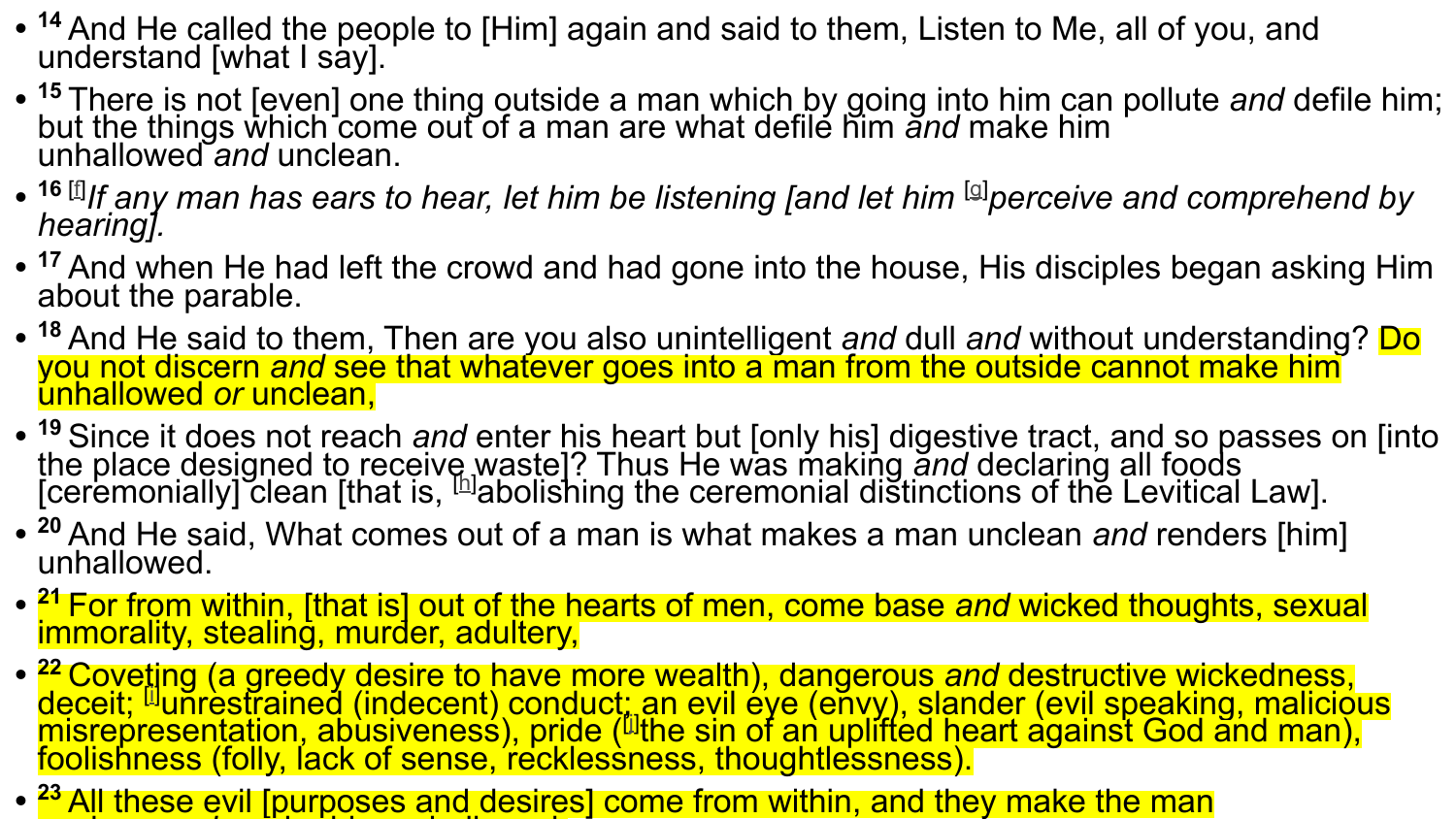## Learn to be still

- **• Psalm 46;10** Be still, and know that I *am* God; I will be exalted among the nations, I will be exalted in the earth!
- 1 Cor 1;<sup>9</sup> God *is* faithful, by whom you were called into the fellowship of His Son, Jesus Christ our Lord.
- Mark 1;35 Now in the morning, having risen a long while before daylight, He went out and departed to a <sup>[\[k](https://www.biblegateway.com/passage/?search=Mark+1&version=NKJV#fen-NKJV-24251k)]</sup>solitary place; and there He prayed. <sup>36</sup> And Simon and those *who were* with Him searched for Him. <sup>37</sup> When they found Him, they said to Him, "Everyone is looking for You."
- Isaiah 50<sup>4</sup> "The Lord Gop has given Me The tongue of the learned, That I should know how to speak A word in season to *him who is* weary. He awakens Me morning by morning, He awakens My ear To hear as the learned.
- Matt 4;<sup>4</sup> But He answered and said, "It is written, *'Man shall not live by* bread alone, but by every word that proceeds from the mouth of God.'